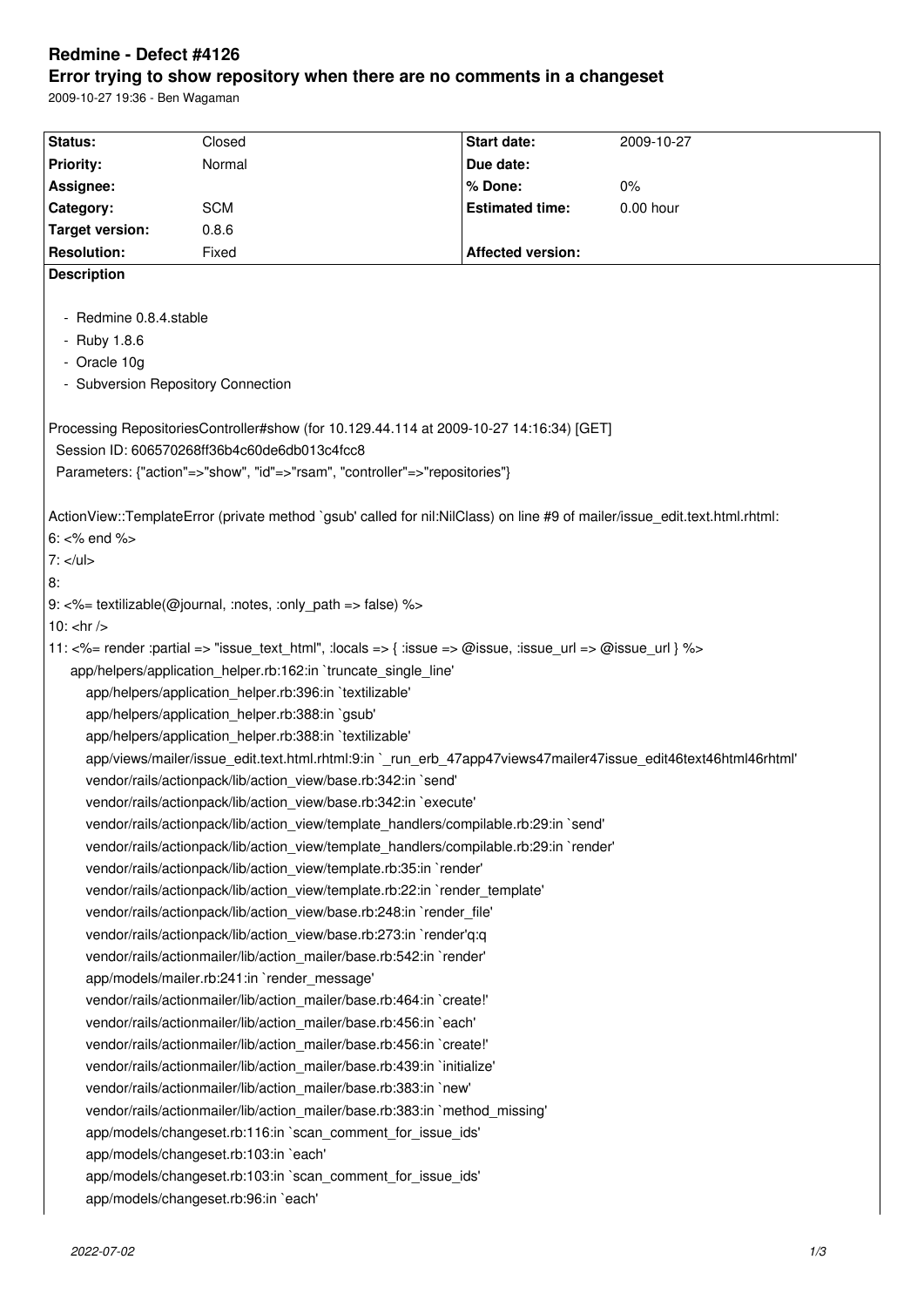app/models/changeset.rb:96:in `scan\_comment\_for\_issue\_ids' app/models/changeset.rb:70:in `after\_create' vendor/rails/activerecord/lib/active\_record/callbacks.rb:301:in `send' vendor/rails/activerecord/lib/active\_record/callbacks.rb:301:in `callback' vendor/rails/activerecord/lib/active\_record/callbacks.rb:221:in `create\_without\_timestamps' vendor/rails/activerecord/lib/active\_record/timestamp.rb:29:in `create' vendor/rails/activerecord/lib/active\_record/base.rb:2483:in `create\_or\_update\_without\_callbacks' vendor/rails/activerecord/lib/active\_record/callbacks.rb:207:in `create\_or\_update' vendor/rails/activerecord/lib/active\_record/base.rb:2211:in `save\_without\_validation' vendor/rails/activerecord/lib/active\_record/validations.rb:911:in `save\_without\_dirty' vendor/rails/activerecord/lib/active\_record/dirty.rb:75:in `save\_without\_transactions' vendor/rails/activerecord/lib/active\_record/transactions.rb:106:in `save' vendor/rails/activerecord/lib/active\_record/connection\_adapters/abstract/database\_statements.rb:66:in `transaction' vendor/rails/activerecord/lib/active\_record/transactions.rb:79:in `transaction' vendor/rails/activerecord/lib/active\_record/transactions.rb:98:in `transaction' vendor/rails/activerecord/lib/active\_record/transactions.rb:106:in `save' vendor/rails/activerecord/lib/active\_record/transactions.rb:118:in `rollback\_active\_record\_state!' vendor/rails/activerecord/lib/active\_record/transactions.rb:106:in `save' vendor/rails/activerecord/lib/active\_record/base.rb:644:in `create' app/models/repository/subversion.rb:59:in `fetch\_changesets' vendor/rails/activerecord/lib/active\_record/connection\_adapters/abstract/database\_statements.rb:66:in `transaction' vendor/rails/activerecord/lib/active\_record/transactions.rb:79:in `transaction' vendor/rails/activerecord/lib/active\_record/transactions.rb:98:in `transaction' app/models/repository/subversion.rb:58:in `fetch\_changesets' app/models/repository/subversion.rb:57:in `reverse\_each' app/models/repository/subversion.rb:57:in `fetch\_changesets' vendor/rails/activerecord/lib/active\_record/associations/association\_proxy.rb:173:in `send' vendor/rails/activerecord/lib/active\_record/associations/association\_proxy.rb:173:in `method\_missing' app/controllers/repositories\_controller.rb:69:in `show' vendor/rails/actionpack/lib/action\_controller/base.rb:1166:in `send' vendor/rails/actionpack/lib/action\_controller/base.rb:1166:in `perform\_action\_without\_filters' vendor/rails/actionpack/lib/action\_controller/filters.rb:579:in `call\_filters' vendor/rails/actionpack/lib/action\_controller/filters.rb:572:in `perform\_action\_without\_benchmark' vendor/rails/actionpack/lib/action\_controller/benchmarking.rb:68:in `perform\_action\_without\_rescue' /usr/local/lib/ruby/1.8/benchmark.rb:293:in `measure' vendor/rails/actionpack/lib/action\_controller/benchmarking.rb:68:in `perform\_action\_without\_rescue' vendor/rails/actionpack/lib/action\_controller/rescue.rb:201:in `perform\_action\_without\_caching' vendor/rails/actionpack/lib/action\_controller/caching/sql\_cache.rb:13:in `perform\_action' vendor/rails/activerecord/lib/active\_record/connection\_adapters/abstract/query\_cache.rb:33:in `cache' vendor/rails/activerecord/lib/active\_record/query\_cache.rb:8:in `cache' vendor/rails/actionpack/lib/action\_controller/caching/sql\_cache.rb:12:in `perform\_action' vendor/rails/actionpack/lib/action\_controller/base.rb:529:in `send' vendor/rails/actionpack/lib/action\_controller/base.rb:529:in `process\_without\_filters' vendor/rails/actionpack/lib/action\_controller/filters.rb:568:in `process\_without\_session\_management\_support' vendor/rails/actionpack/lib/action\_controller/session\_management.rb:130:in `process' vendor/rails/actionpack/lib/action\_controller/base.rb:389:in `process' vendor/rails/actionpack/lib/action\_controller/dispatcher.rb:149:in `handle\_request' vendor/rails/actionpack/lib/action\_controller/dispatcher.rb:107:in `dispatch' vendor/rails/actionpack/lib/action\_controller/dispatcher.rb:104:in `synchronize' vendor/rails/actionpack/lib/action\_controller/dispatcher.rb:104:in `dispatch' vendor/rails/actionpack/lib/action\_controller/dispatcher.rb:120:in `dispatch\_cgi' vendor/rails/actionpack/lib/action\_controller/dispatcher.rb:35:in `dispatch' /usr/local/lib/ruby/gems/1.8/gems/mongrel-1.1.5/lib/mongrel/rails.rb:76:in `process'